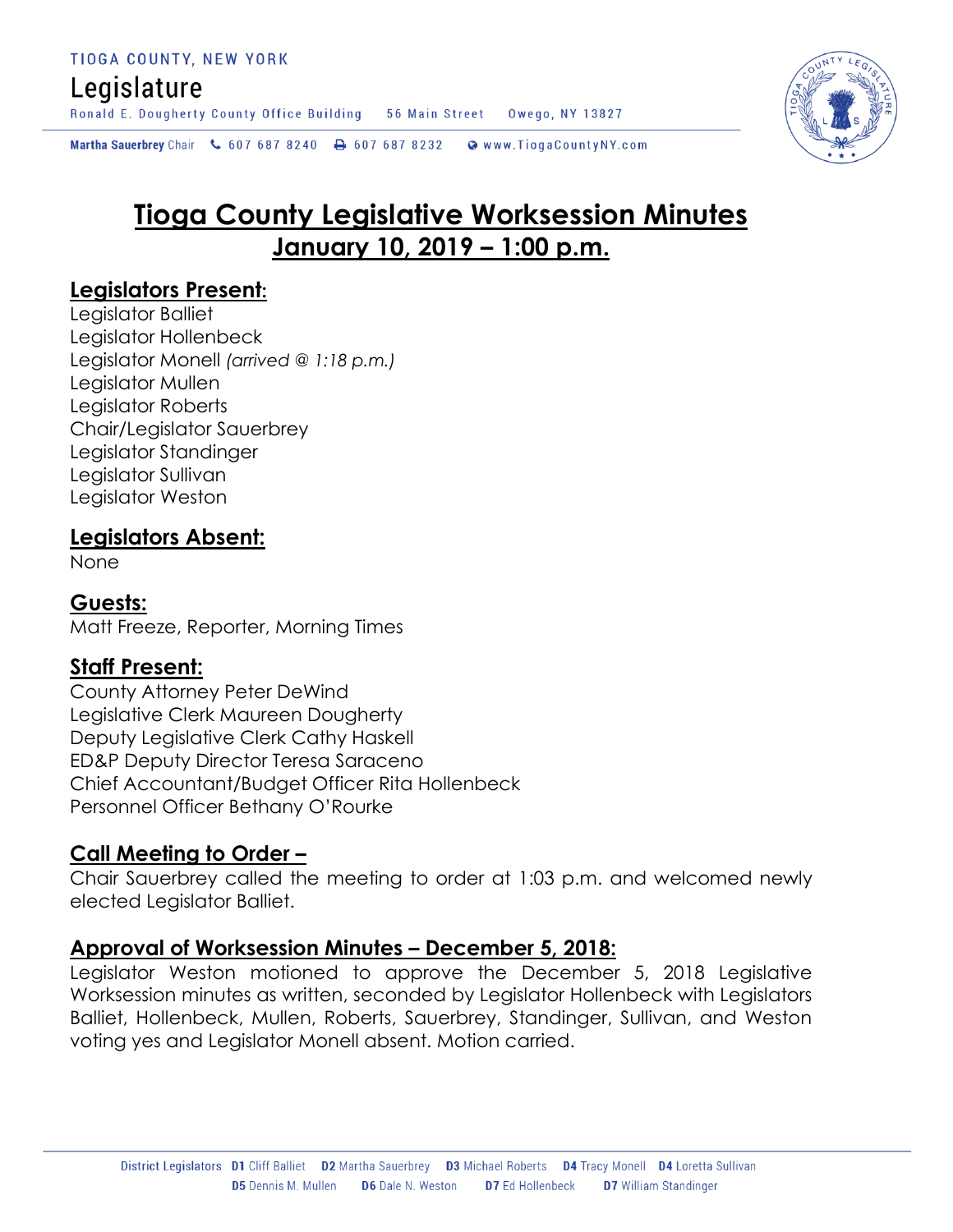### Legislature

Martha Sauerbrey Chair & 607 687 8240 <a>B<br/>607 687 8232 <a>B</a>Www.TiogaCountyNY.com

Ronald E. Dougherty County Office Building 56 Main Street Owego, NY 13827

### **Action Items: ACTION ITEMS FROM NOVEMBER 8, 2018:**

**ACTION ITEM #1– 11/8/18 – Fund Balance Plan –**

Chief Accountant/Budget Officer Hollenbeck reviewed fund balance policies from Madison, Cayuga, and Genesee Counties and drafted a fund balance policy for Tioga County for Legislature review.

Legislator Sullivan inquired as to whether these three counties are comparable to Tioga County. In regards to budget and population, Ms. Hollenbeck reported Madison and Cayuga Counties are slightly higher than Tioga County whereas Genesee County is very close to Tioga County. Ms. Hollenbeck reported Madison County used a percentage of their appropriation expense, Cayuga County used a percentage of their revenue lines, and Genesee County did not specify a percentage or dollar amount. Ms. Hollenbeck reported Genesee County created a fund balance policy indicating they would review their fund balance on an annual basis and review their fiscal soundness of their fund balance to determine whether any action was required.

Ms. Hollenbeck recommended the Legislature draft a fund balance policy that is as flexible as possible. Ms. Hollenbeck recommended using a minimum 12% of the budgeted appropriation amount for an \$8 million dollar range for the fund balance. This would be useable, unrestricted funds. Ms. Hollenbeck reported she would not like to see this drop below \$8 million dollars. Ms. Hollenbeck recommended the maximum of 20 million, as any surplus over and above this amount should go into a reserve account such as capital fund for a bridge project, tax levy fund to offset a year when the tax levy doesn't allow much growth, or several other reserve accounts.

In regards to operational costs for the year, Ms. Hollenbeck reported the County does not receive a significant amount of revenue for the 1st quarter of the year. Ms. Hollenbeck reported health insurance costs and payroll costs for the 1st quarter of the year equate to approximately \$6 million dollars. Ms. Hollenbeck reported unless you have incoming revenue, the County's cash flow significantly decreases. Ms. Hollenbeck reported property tax settlements do not generally start coming in until April, therefore, the only large amount coming in to the County for cash flow purposes is sales tax and prior tax settlements. Ms. Hollenbeck reported the recommended amounts allows for a good operational cash flow for the County.

Based on this draft plan, Legislator Roberts inquired as to how the County will be able to come up with the funds to restore the fund balance in the event an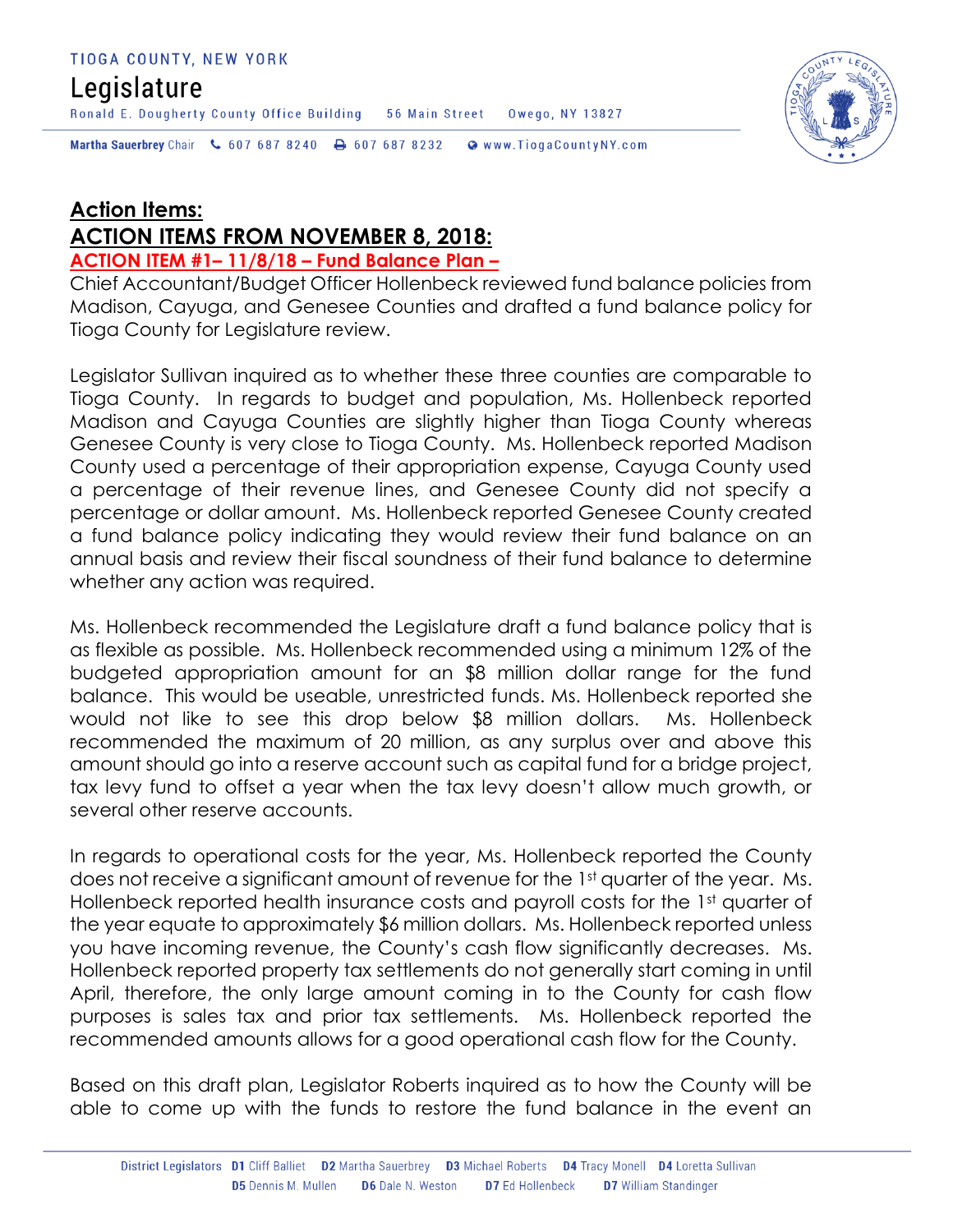#### TIOGA COUNTY, NEW YORK

### Legislature

Ronald E. Dougherty County Office Building 56 Main Street Owego, NY 13827

Martha Sauerbrey Chair & 607 687 8240 <a>B<br/>607 687 8232 <a>B</a>Www.TiogaCountyNY.com

unexpected expense occurs, if necessary, without raising property taxes. Ms. Hollenbeck reported the following options: increase tax levy for the following year to increase the fund balance and override tax cap, if necessary; find additional revenue source, or cut expenses. Legislator Sullivan inquired as to whether it was necessary to specify this in the fund balance policy. Ms. Hollenbeck reported if the Legislature is not willing to address what happens if the fund balance drops below are certain level than why even create a fund balance policy. Legislator Sullivan suggested re-wording the draft policy to reflect that in the event the fund balance drops below the minimum level due to an unexpected expense such as a flood event that the Legislature will review the policy.

Legislator Weston inquired as to when Ms. Hollenbeck starts to look at the status of the fund balance, as this would not be done at the beginning of the year and most likely occurring at the end of the year. Ms. Hollenbeck reported during the budget time of November and December the Legislature is adopting the following year's budget and at that time one of the budget schedules is reserve fund balances and anticipated fund balance. Ms. Hollenbeck reported this is an estimate, however, it is a fairly accurate projection based on actual data of 75% of the current year. Ms. Hollenbeck reported all counties are required in March/April timeframe to complete their Annual Update Document (AUD) and this report provides a real clear picture of exactly where the County stands.

Ms. Hollenbeck reported the State Comptroller's Office is most likely not going to cite the County for having a too low or too high fund balance, but will for not having an established policy.

Legislator Sullivan recommended re-wording the draft policy that in the event the fund balance drops below the recommended 12% then the Legislature will review and address the fund balance.

Chair Sauerbrey thanked Ms. Hollenbeck for preparing the draft policy and suggested the Legislature review and submit feedback.

Ms. Hollenbeck reported she and Jackson Bailey, Accountant, will be participating in a webinar on January 23, 2019 through the State Comptroller's Office regarding recommended fund balance policies. Ms. Hollenbeck reported if the Legislature has questions she can address during this webinar then send them to her prior to this date.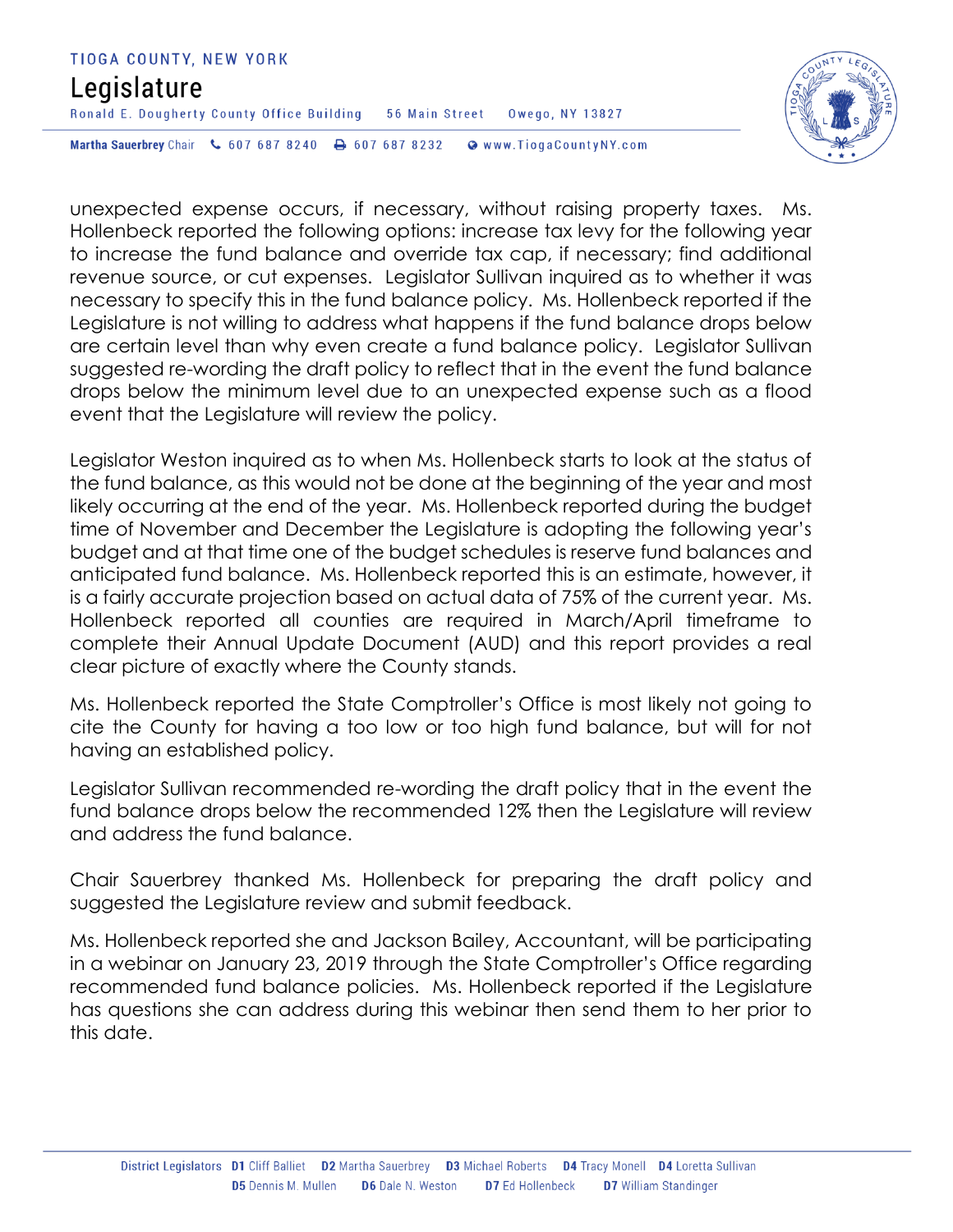



Legislator Mullen reported his preference is for the County to be proactive and take the lead on adopting a fund balance prior to the State coming out with the directive.

Legislator Weston inquired as to the County's fund balance status over the last three years. Ms. Hollenbeck reported she does not have an exact percentage, however, an audit would most likely cite the County in the plush range with a \$24 million dollar fund balance. Ms. Hollenbeck reported the last three years prior to 2017, the County contributed to the fund balance.

Legislator Weston inquired as to whether NYS is moving forward with adopting a permanent 2% tax cap. Chair Sauerbrey reported this is currently in discussion.

Ms. Hollenbeck reported the State has indicated they do not recommend a percentage for fund balance, as their recommendation is that a fund balance in place. Ms. Hollenbeck reported the three items that are going to benefit the County is the IT Plan, Capital Plan, and a longer term financial plan. Ms. Hollenbeck reported as long as these three plans are updated regularly they will keep the unrestricted fund balance down by restricting the funds in reserve funds.

Legislator Sullivan reported the question is asked annually regarding the fund balance and the answer has been that the County has a sound, healthy fund balance. Legislator Sullivan reported this healthy fund balance has been beneficial to the County to offset the large significant unexpected costs.

Ms. Hollenbeck reported 2018 financials have not been officially closed and there are three major items that will affect the 2018 fiscal year. This includes: \$400,000 demolition cost, therefore, negating a gain on the foreclosure auction; \$500,000 pension plan change for the Sheriff deputies; and the liability claim. Ms. Hollenbeck reported these three items total \$1.3 million dollars out of the County budget that was unanticipated.

Ms. Hollenbeck reported she has been advising the Legislature that unless something changes the County will be using \$1.5 million dollars from fund balance annually to bridge the budget gap. Ms. Hollenbeck reported this is sustainable now, however, not long-term.

Legislator Roberts reported the largest expense to the County is personnel, but yet we continue to give 2-3% increases annually.

Legislator Monell reported the other large expense to the County is health insurance. **This action item will be carried forward to the January 24, 2019 Legislative Worksession.**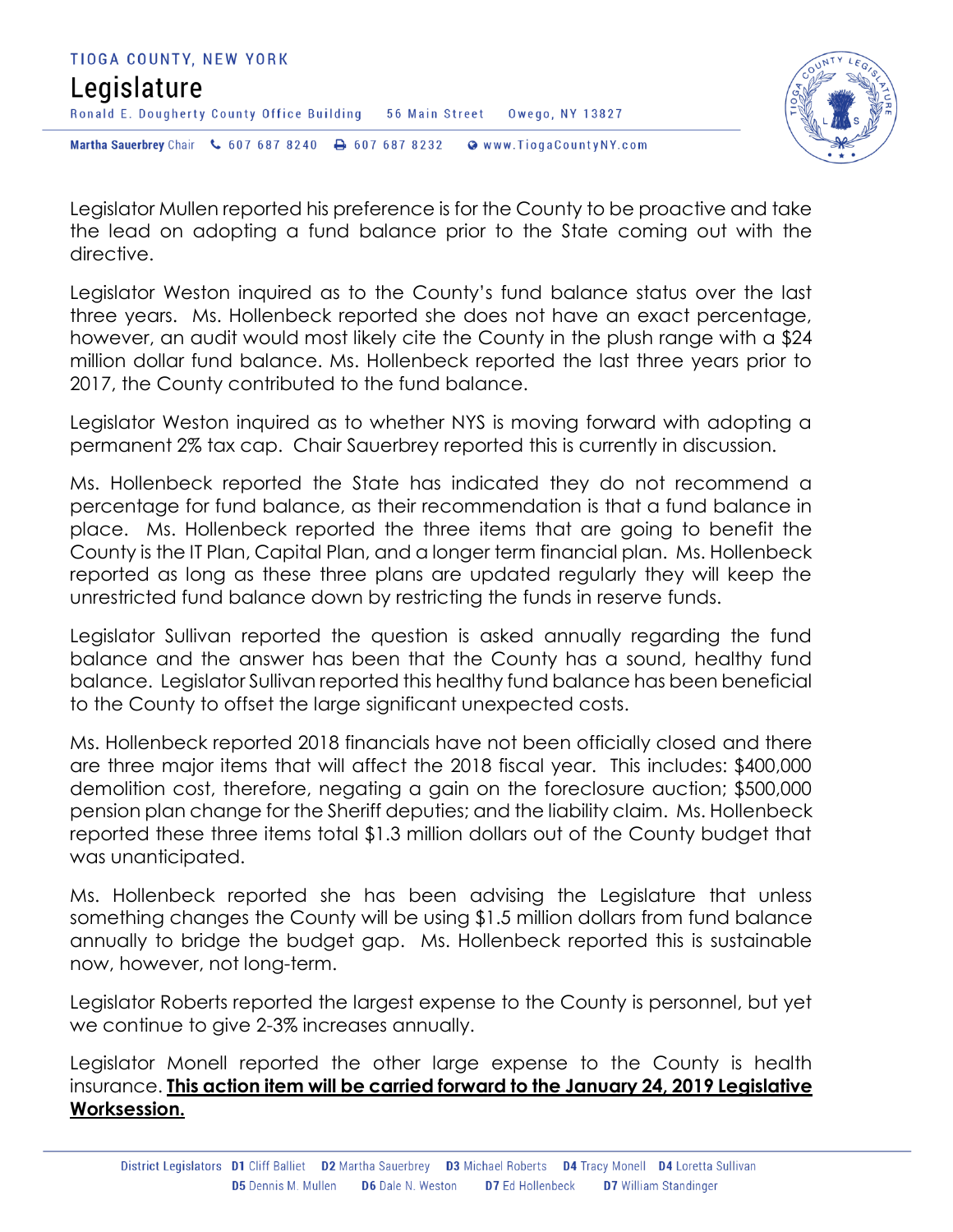### Legislature

Ronald E. Dougherty County Office Building 56 Main Street Owego, NY 13827

Martha Sauerbrey Chair & 607 687 8240 <a>B<br/>607 687 8232 <a>B</a>Www.TiogaCountyNY.com

## **Legislative Support – Legislative Clerk Dougherty:**

#### *Approval of Legislative Support Committee Minutes – December 5, 2018:*

Legislator Weston motioned to approve the December 5, 2018 minutes as written, seconded by Legislator Hollenbeck with Legislators Balliet, Hollenbeck, Monell, Mullen, Roberts, Sauerbrey, Standinger, Sullivan, and Weston voting yes. Motion carried.

Legislative Clerk Dougherty reported the following:

- The January Legislative Meeting is Tuesday, January 15, 2019, at 12:00 p.m. in the Hubbard Auditorium. Finance/Legal Committee will meet at 10:30 a.m. in the Legislative Conference Room.
- Legislator Sullivan will do the prayer, pledge, and start the voting process at the January 15, 2019 Legislature meeting.

### **Recognition Resolution (1) –**

 *Recognition of Christine M. Anthony's 30 Years of Dedicated Service to Tioga County Department of Motor Vehicles –* Legislator Sullivan will read and present this resolution to Ms. Anthony at the January 15, 2019 Legislature meeting.

### **Proclamation (1) –**

 *National Radon Action Month –* This resolution has been read in the past, therefore, this resolution will just be noted in the January 15, 2019 Legislative meeting minutes.

### **Legislative Appointments (1) –**

**Cornell Cooperative Extension –** Legislator Standinger agreed to serve another one-year term on the Cornell Cooperative Extension Board, therefore, Chair Sauerbrey will make this appointment at the January 15, 2019 Legislature meeting.

Chair Sauerbrey reported CCE reports to the monthly ED&P Legislative Committee, therefore, it would be ideal to have a Legislator who serves on the ED&P Committee also serve on the CCE Board, however, is not going to change for this coming year. Possibly this is something that we could look into next year.

Legislator Roberts inquired as to the need for CCE to report to the ED&P Committee since we do have Legislator representation on the Board and they are an outside agency. Chair Sauerbrey concurred and indicated Soil & Water is also an outside agency that reports to the ED&P Committee.

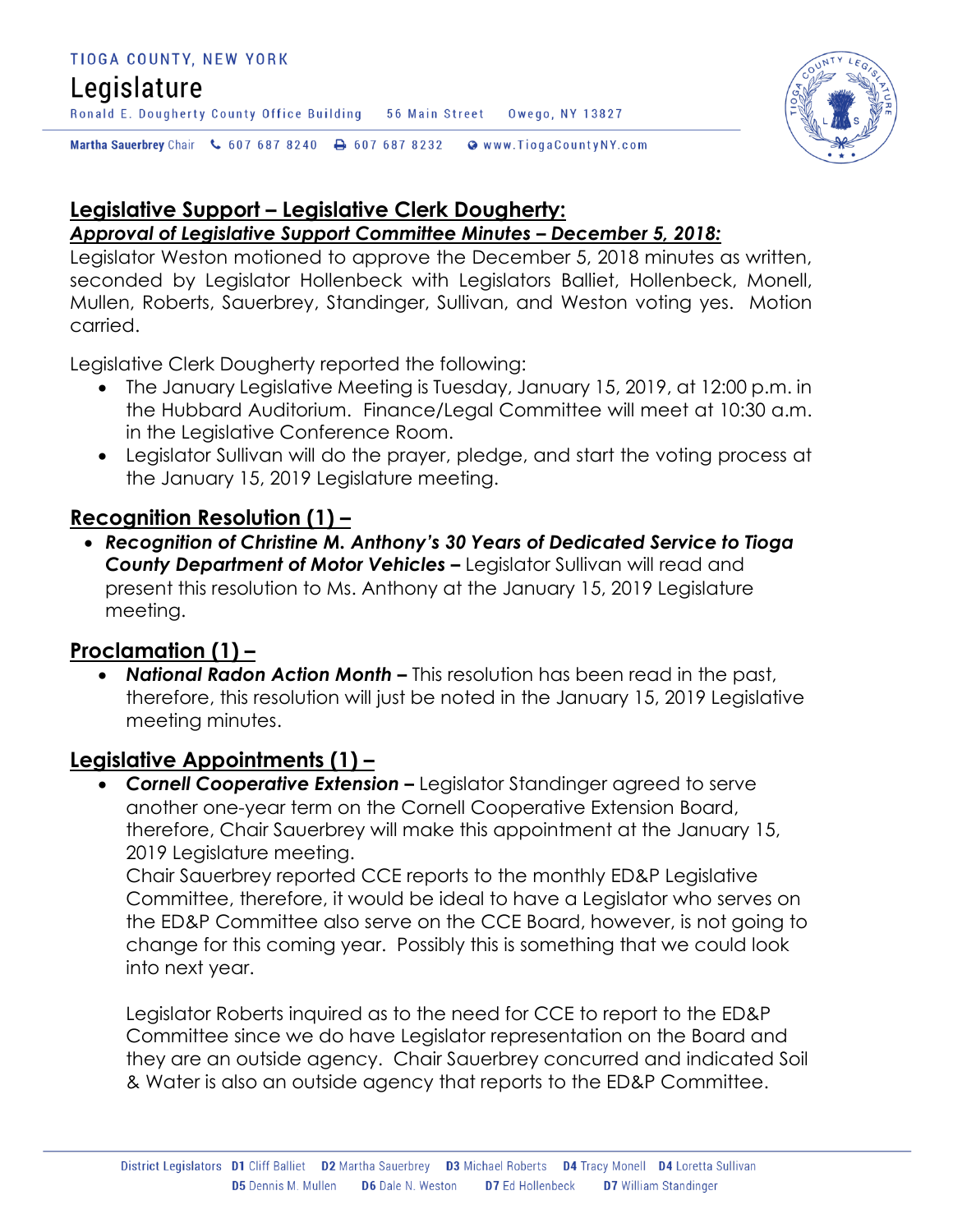

Legislator Sullivan reported the Legislature could make the determination on the frequency of their attendance (i.e., monthly, quarterly, etc.). Legislator Roberts reported he would prefer to have CCE report on a quarterly basis and not on a monthly basis.

Legislator Monell reported this should be a discussion with the ED&P Committee Chair and the committee.

Legislator Weston reported if the decision is made to no longer have CCE attend the ED&P Committee, as ED&P Committee Chair he will contact them and let them know that all information can be relayed through their Legislative Board member representative. In regards to Soil & Water, Legislator Weston reported he and Legislator Monell serve as the Legislator representatives for the Soil & Water Board and we can relay the information.

Chair Sauerbrey reported she believes both agencies should report to the ED&P Committee and it is a matter of determining the frequency.

Legislator Monell suggested having these committees attend on a quarterly basis.

Legislator Mullen concurred and indicated the County funds these outside agencies, therefore, should attend quarterly.

**Standing Committees 2019 –** Chair Sauerbrey will announce the establishment of the Standing Committees for 2019 at the January 15, 2019 Legislature meeting. Chair Sauerbrey distributed copies of the new committee appointments for 2019. Primarily, the change of Legislator Balliet assuming Legislator Huttleston's committee appointments with Chair of the Administrative Services Committee. Legislators Standinger and Sullivan made a minor change in committees. The newly formed committees will go into effect February 2019.

**Resolutions –** Ms. Dougherty reviewed all resolutions with the Legislature for the upcoming January 15, 2019 Legislature meeting and discussion occurred on the following:

 *Re-Appoint Member to the Tioga County Property Development Corporation (TCPDC) Board -* Ms. Dougherty reported there are two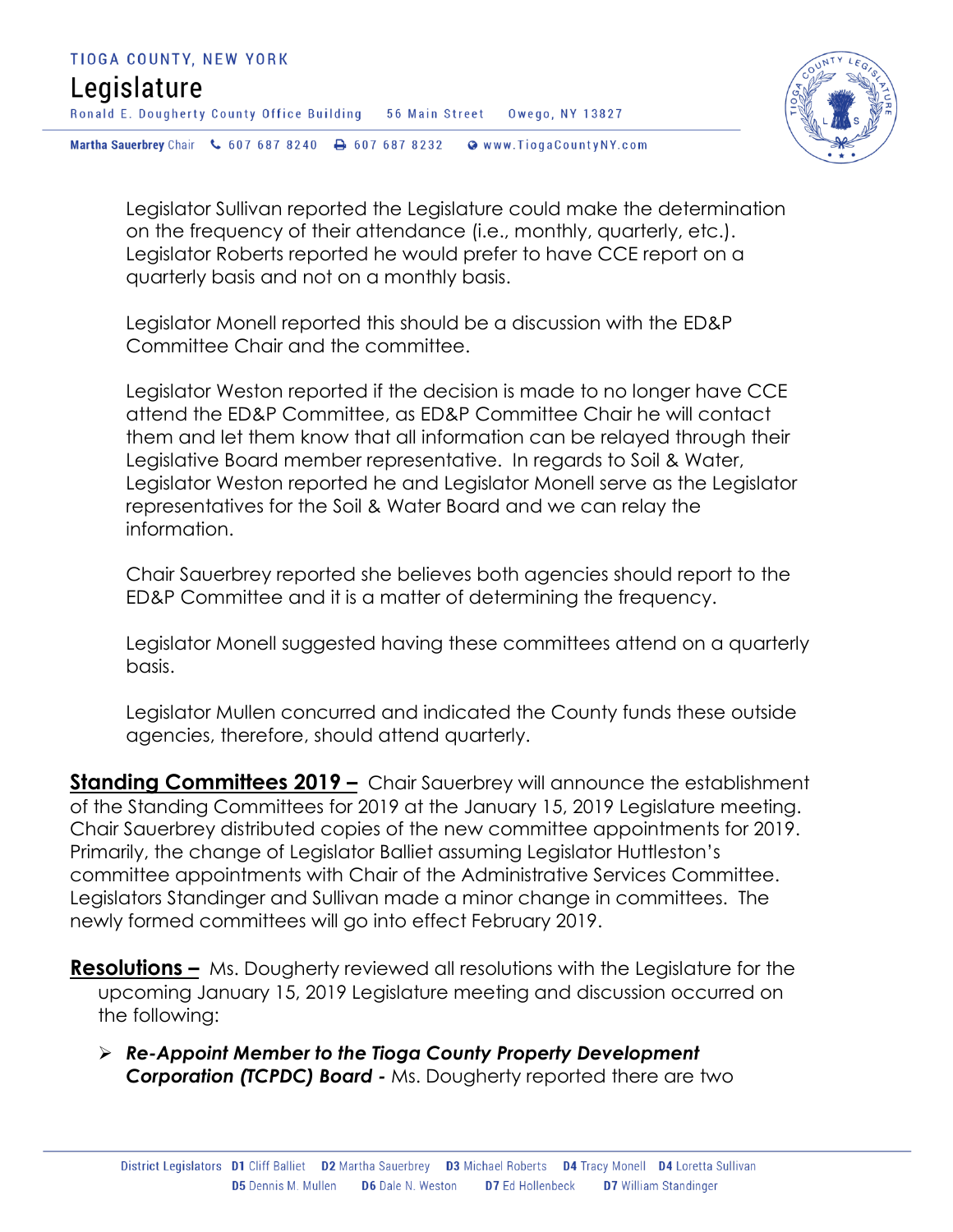



resolutions for re-appointments that did not go through the ED&P Committee.

ED&P Deputy Director Saraceno reported these two resolutions are to reappoint Town of Newark Valley Supervisor, Stuart Yetter, and Town of Tioga Supervisor, Lewis Zorn, as their terms expired 12/31/18. Ms. Saraceno reported both individuals have agreed to serve another two-year term and the TCPDC Bylaws allows for consecutive terms.

- *Amendment of the Bylaws of the Tioga County Property Development Corporation (TCPDC), a New York Land Bank to Increase the Number of*  **Board Members from Seven to Nine –** Ms. Saraceno reported seven board members can be challenging for a quorum and the two Legislators who serve on the Board are unable to participate as committee members. Ms. Saraceno reported this resolution requests the amendment of the bylaws in order to increase board membership from seven to nine. Ms. Saraceno reported at the next TCPDC meeting, board membership will be discussed with the intent to identify two potential candidates for Legislature consideration.
- *Resolution to Approve Continued MOU between Tioga County Probation*  **Department and Smart Start –** Legislator Sullivan raised the question to Legislator Mullen, as Chair of the Public Safety Committee, regarding the wording in the first WHEREAS and recommended the word "drink" change to "drinking". Legislator Mullen concurred the wording needs to be changed. Ms. Dougherty will revise the resolution prior to posting the agenda to the website.
- **Fund FMAS Software Development for Residency Certificates Legislator** Sullivan reported this is another step in the direction of eliminating the AS/400.
- *Authorize Appointment of Safety Officer (PT) –* County Attorney reported the new part-time Safety Officer started working on Monday, January 7<sup>th</sup>. Legislator Sullivan inquired as to whether former Safety Officer Kenville has been available for training. Mr. DeWind reported Mr. Kenville was on-site 1/7 and 1/8/19.

**Late-File Resolutions –** Ms. Dougherty reported at this time she is not aware of any late-file resolutions.